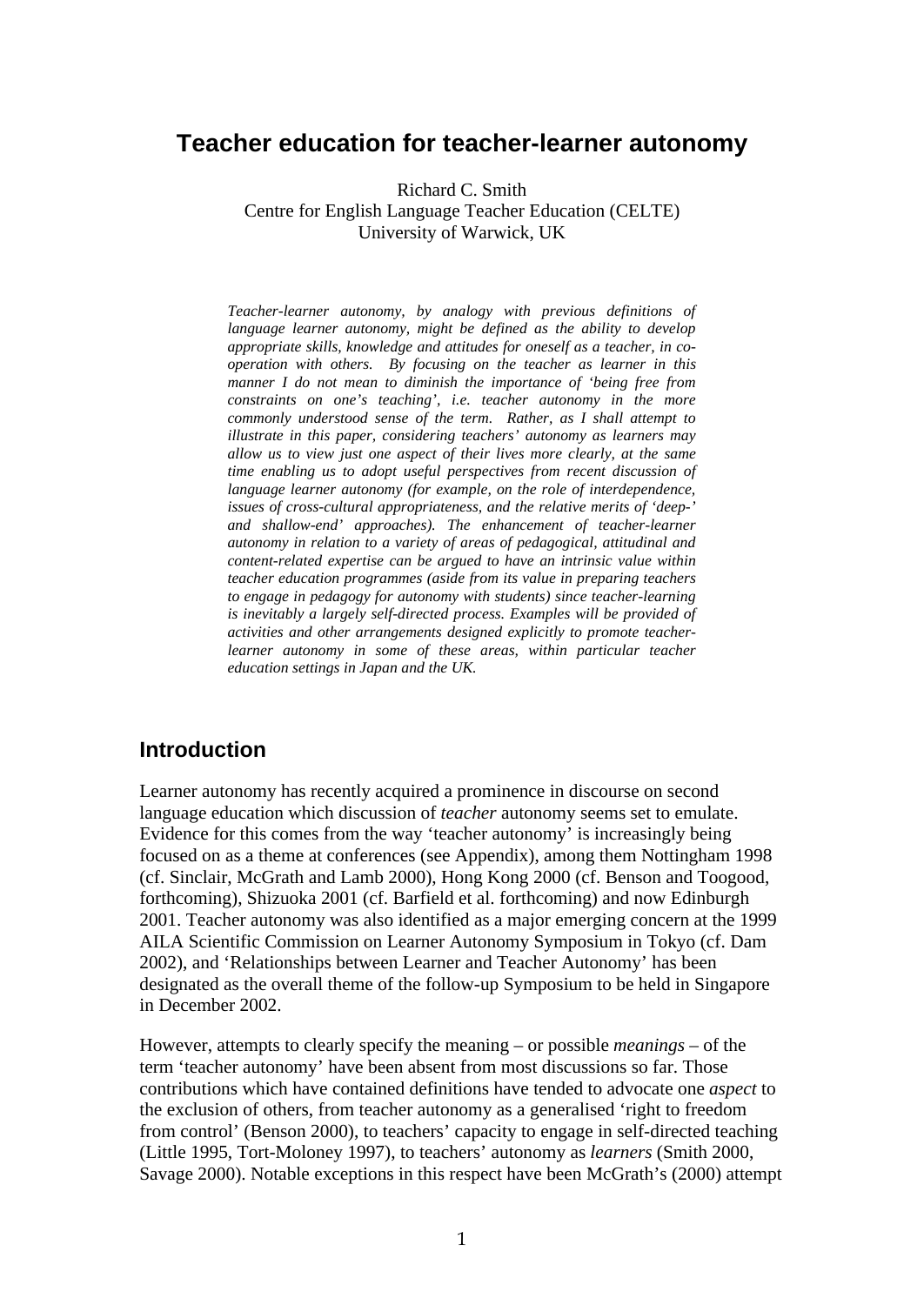to identify different *dimensions* of teacher autonomy (further discussed below) and a more recent discussion by teacher-researchers in Japan (Barfield et al., forthcoming) which ends up not with a definition so much as an agreed statement of possible *characteristics* of 'autonomous teachers'. Finally, Aoki's (2000) paper offers perhaps the most explicit 'catch-all' definition of teacher autonomy to date, suggesting that this involves 'the capacity, freedom, and/or responsibility to make choices concerning one's own teaching'.

The present paper does not aim to establish one overall definition. Instead it aims to clarify further the different possible dimensions of teacher autonomy, and is written in the belief that, as responsible teacher educators, we need to be clear about which dimensions it is appropriate to promote *before* discussing how to go about this. In other words, to adapt a phrase from Dickinson (this volume) there is a need to further 'question teacher autonomy', as a prerequisite to considering its possible promotion.

One starting-point might be to look at the issue of definition contextually, with regard to *reasons* for the recent emergence of the concept of teacher autonomy in the field of second language education. It seems clear that the motivation arises largely from recent discussions of issues connected with the promotion of *learner* autonomy. 'The teacher' seems to be making more and more of an appearance in such discussions, partly as a corrective to earlier misconceptions that 'learner autonomy' refers to a *situation*: that of learning without a teacher (at home, with a computer, in a self-access centre, etc.), and/or that it does away with the need for a teacher. Instead, it has been emphasised (e.g. by Little 1991) that learner autonomy needs to be seen as a *capacity* (for taking control of learning) which can be developed and deployed in a number of ways and situations, including in the classroom. Nowadays, more and more reports are appearing of classroom-based approaches to the development of learner autonomy, partly as a result of the recent incorporation of autonomy as a goal in national curricula in European countries and elsewhere (see Sinclair 2000). The rise to prominence of learner autonomy as a goal in classroom settings, in turn, has led to needs for retraining and an enhanced awareness both of the importance of the teacher in structuring or 'scaffolding' reflective learning and of the complex, shifting interrelationship between teacher and learner roles in a 'pedagogy for autonomy' (if students are to learn to 'take control', the teacher may need to learn to 'let go', even as she provides scaffolding and structure (cf. Page 1992, Voller 1997). At the same time, teacher resistance to retraining, and the reality of other *constraints* on pedagogy for autonomy in various contexts are becoming more salient as teacher educators take on board the need to promote learner autonomy more widely. How to prepare teachers for engagement in 'pedagogy for autonomy' is, then, a pressing practical concern. But what is the link between teacher *autonomy* and learner autonomy (why not talk simply of 'ability to promote learner autonomy' (cf. Aoki 2000)? And does teacher autonomy have any kind of intrinsic value, apart from this link? In this paper I hope to shed light on these important questions by clarifying further what might be meant by 'teacher autonomy'.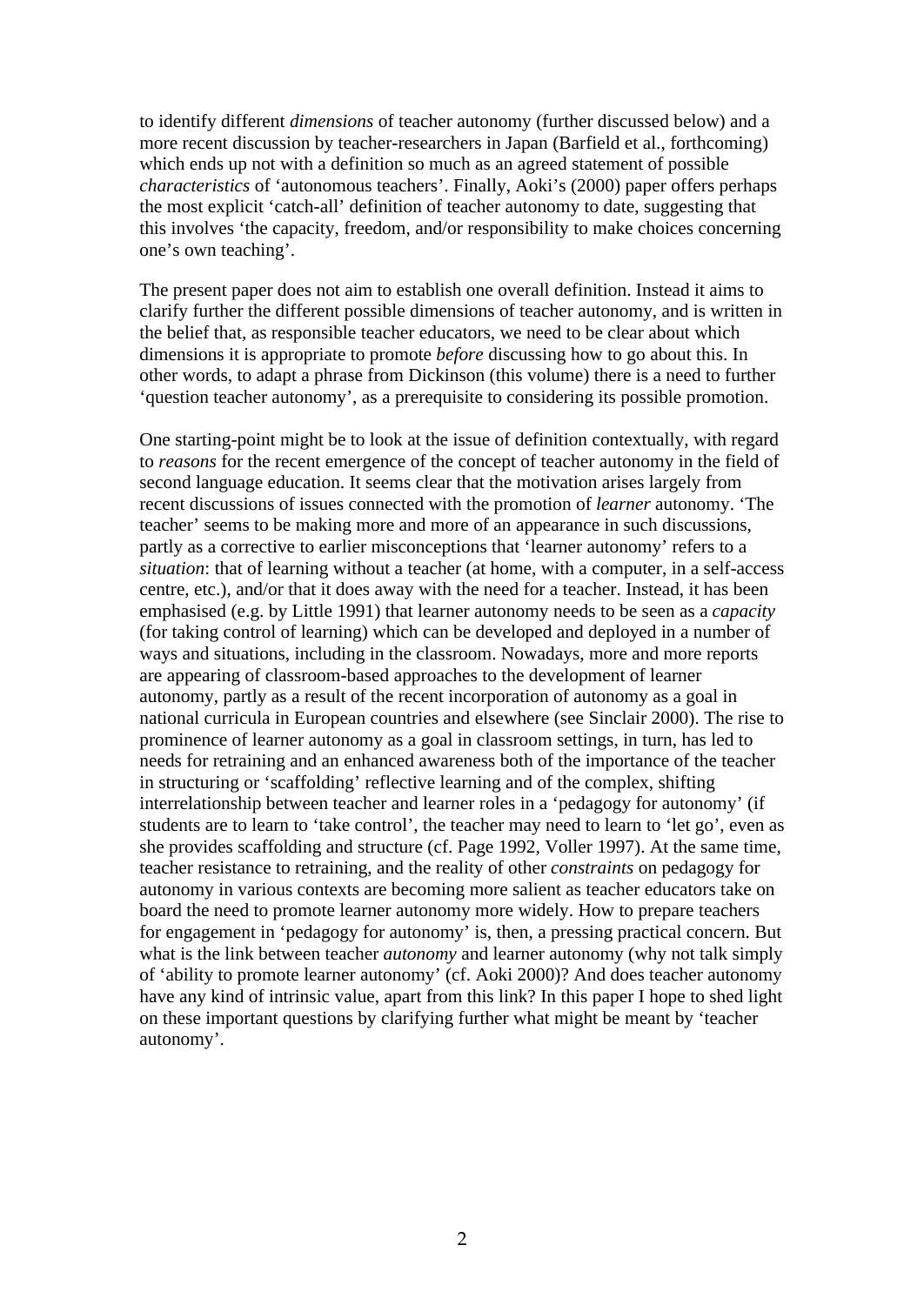# **Different uses of the term 'teacher autonomy'**

Since early on, users of the term 'teacher autonomy' have focused on different *dimension*s, as is clear from the following examples:

(1) (Capacity for) self-directed professional *action*: [Teachers may be] 'autonomous in the sense of having a strong sense of personal responsibility for their teaching, exercising via continuous reflection and analysis . . . affective and cognitive control of the teaching process' (Little 1995)

(2) (Capacity for) self-directed professional *development*: [The autonomous teacher is] 'one who is aware of why, when, where and how pedagogical skills can be *acquired* in the self-conscious awareness of teaching practice itself' (Tort-Moloney 1997, emphasis added).

(3) *Freedom from control by others* over professional action or development: 'In the United States teacher autonomy has been declining for at least a decade. First, uniform staff development programmes based on research on effective teaching have become widespread. Second, classroom observations have become an integral part of imposed teacher evaluations' (Anderson 1987).

Undoubtedly (3) above reflects the most widely accepted sense of the term 'teacher autonomy' in the general educational literature (where use of the term in this sense, i.e. 'freedom from external control' is by no means new). Senses (1) and (2) above have been contributed by theorists with specific interests in learner autonomy. When the term 'teacher autonomy' is employed in the field of second language education, we need to be clear, in the first instance, which of the above dimensions is being referred to. Otherwise, there seems to be a danger of our *seeming* to be talking about the same thing when in fact we may be meaning different things. As we have seen, the term 'teacher autonomy' may be used in different ways, with different dimensions being emphasised, although this has not usually been acknowledged in previous discussions.

## **Dimensions of teacher autonomy**

An awareness that 'teacher autonomy' can be used with different meanings has been shown by McGrath (2000). His article helped me personally to confront the fact that my own attempt to define what I called 'teacher-learner autonomy' in the same volume (Smith 2000) neglected senses (1) and (3) in the above examples, focusing exclusively on dimension (2) (this focus reflected my own experience and interests in the field of *learner* autonomy).

The dimensions identified by McGrath (ibid.) are as follows:

(1) Teacher autonomy as self-directed action or development;

(2) Teacher autonomy as freedom from control by others.

While useful, this bipolar distinction seems to require further unpacking, for the following reasons: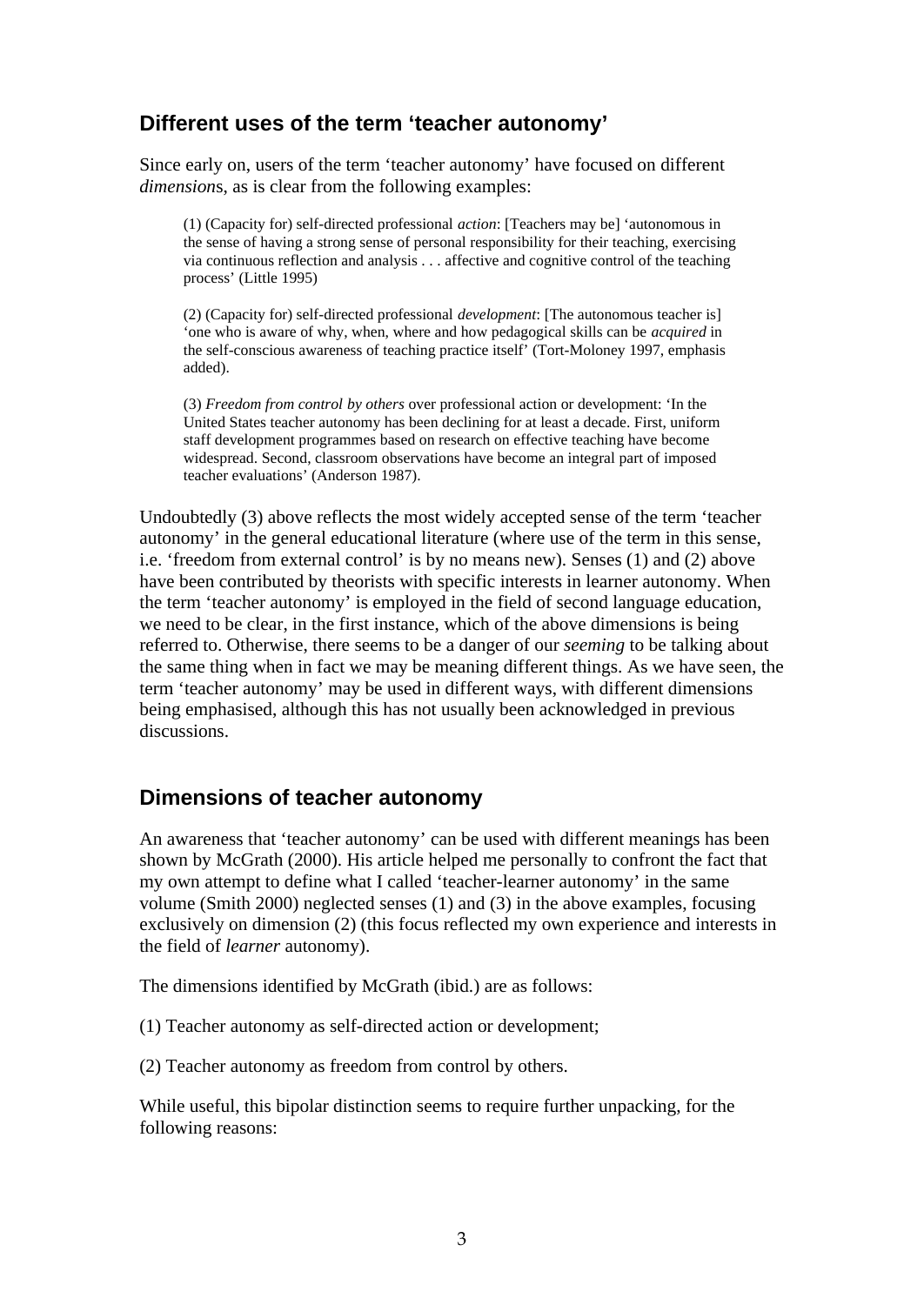- professional development could be considered as one form of professional action, but action and development are not necessarily the same thing (we may act (e.g. teach) in a self-directed manner, but do not necessarily learn from the experience);
- allowance needs to be made for a distinction between *capacity for* and/or willingness to engage in self-direction and actual self-directed *behaviour* (in the learner autonomy literature, the term 'autonomy' is generally reserved for the former).

On the basis of these further distinctions, the following might serve to clarify the different dimensions of teacher autonomy as this term might be used in the domain of second language education, influenced as it is by notions connected with learner autonomy . On the left below are the possible dimensions of teacher autonomy which emerge from the above discussion; on the right are explanatory terms which I shall use for clarity's sake in the rest of this article to refer to these different dimensions; it should be remembered, however, that the term 'teacher autonomy' may be employed by different writers for one, some or several (as in Barfield et al., forthcoming) of these dimensions:

| Dimensions of teacher autonomy                            |                                           |
|-----------------------------------------------------------|-------------------------------------------|
| In relation to professional action:                       |                                           |
| A. Self-directed professional action                      | $($ = 'Self-directed teaching')           |
| B. Capacity for self-directed professional action         | $($ = 'Teacher autonomy $(I)$ ')          |
| C. Freedom from control over professional action          | $($ = 'Teacher autonomy $(II)'$           |
| In relation to professional development:                  |                                           |
| D. Self-directed professional development                 | (= 'Self-directed teacher-learning')      |
| E. Capacity for self-directed professional<br>development | $($ = 'Teacher-learner autonomy $(I)$ ')  |
| F. Freedom from control over professional<br>development  | $($ = 'Teacher-learner autonomy $(II)'$ ) |

In clarification of the above, the following further points can be made:

- If consistency is to be maintained for the meaning of 'autonomy' in the expressions 'learner autonomy' and 'teacher autonomy', the latter expression should probably be avoided when describing actual self-directed behaviour (i.e. A. and D. above);
- B. and E. above might be considered to involve a 'technical' / 'psychological' interpretation of autonomy (Benson 1997), while C. and F. refer to its 'political' dimension (ibid.);
- In the 'technical' / 'psychological' sphere, some writers on learner autonomy (e.g. Little 1991) emphasise the learner's 'capacity' while others (e.g. Dickinson 1992) emphasise also her 'willingness' to engage in self-directed behaviour. These different emphases might be seen as sub-dimensions within B. and E;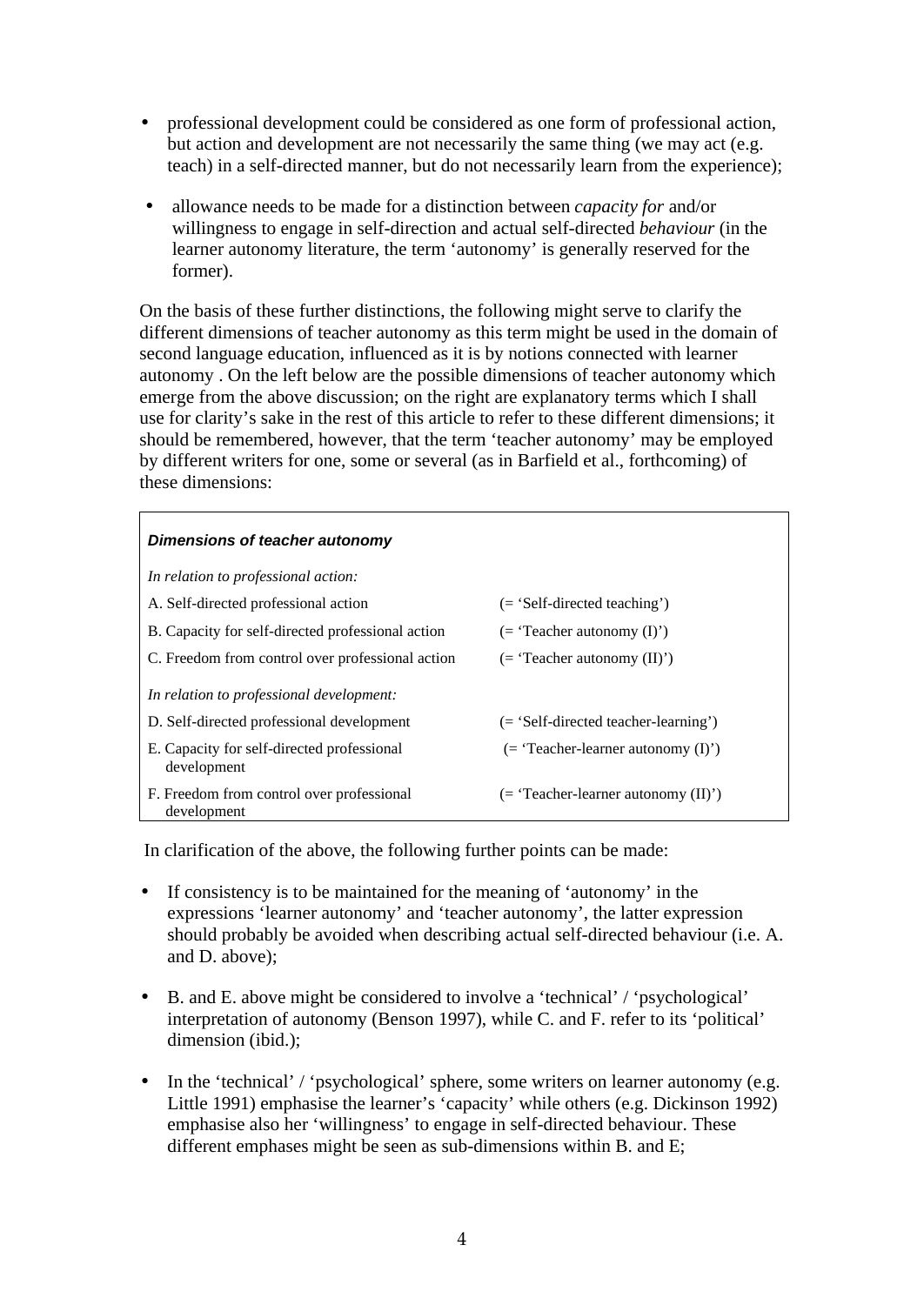- In the 'political' sphere, Benson (2000) has argued that autonomy can be seen as a 'right' to freedom from control (or an ability to exercise this right) as well as actual freedom from control. These different emphases might be seen as subdimensions within C. and F.
- 'Professional development' ('teacher-learning') is a sub-set of 'professional action'. Thus, the term 'teacher-learner autonomy' (Smith 2000) can be retained for use when the focus is primarily on professional development / teacher-learning (and this may enable direct insights to be drawn from work on learner autonomy, as will be shown in section 4 below), but this is just one domain within the broader area of teacher autonomy.

# **Clarifying links between teacher autonomy and (pedagogy for) learner autonomy**

Having defined terms in the above manner, we may now be in a better position to clarify possible links between teacher autonomy and (the promotion of) learner autonomy. The conviction that such a relationship exists seems to have motivated current use of the term 'teacher autonomy' in the second language education field (Aoki 2000), but different dimensions of teacher autonomy have been emphasised by different authors. According to previous writers, in order to promote learner autonomy teachers may need to have:

(1) *A capacity for self-directed teaching* ('Teacher autonomy (I)' above):

'In determining the initiatives they take in their classrooms, teachers must be able to apply to their teaching . . . reflective and self-managing processes' (Little 2000; cf. also Aoki 2000, McGrath 2000, Thavenius 1999, Vieira, e.g. 1999, 2000).

(2) *Freedom from control over their teaching* ('Teacher autonomy (II)'):

'In practice, . . . language teachers often work in situations where their capacity to grant learners greater freedom in learning is severely constrained' (Benson 2000: 115); 'Learner autonomy develops within the space that the teacher is able to open up for it in their interpretation of the broader constraints on the learners' freedom of action in learning' (ibid.: 116; cf. also Breen and Mann 1997, Lamb 2000).

(3) *A capacity for self-directed teacher-learning* (Teacher-learner autonomy (I)'):

'It is unreasonable to expect teachers to foster the growth of autonomy in their learners if they themselves do not know what it is to be an autonomous learner' (Little 2000; cf. also Savage 2000, Smith 2000).

It now becomes possible to see how teacher education programmes aiming at the promotion of learner autonomy can and may need to focus on various *dimensions* of teacher autonomy. Before we consider this in more detail, however, there is another connection between (the development of) teacher autonomy and (the development of ) learner autonomy which has been alluded to in previous work, and which can in some ways be seen as the strongest link between the two. This involves consideration of how, in practice, teacher autonomy – in the sense of potential for self-directed teacher-learning – can develop *in symbiosis with* engagement in a pedagogy for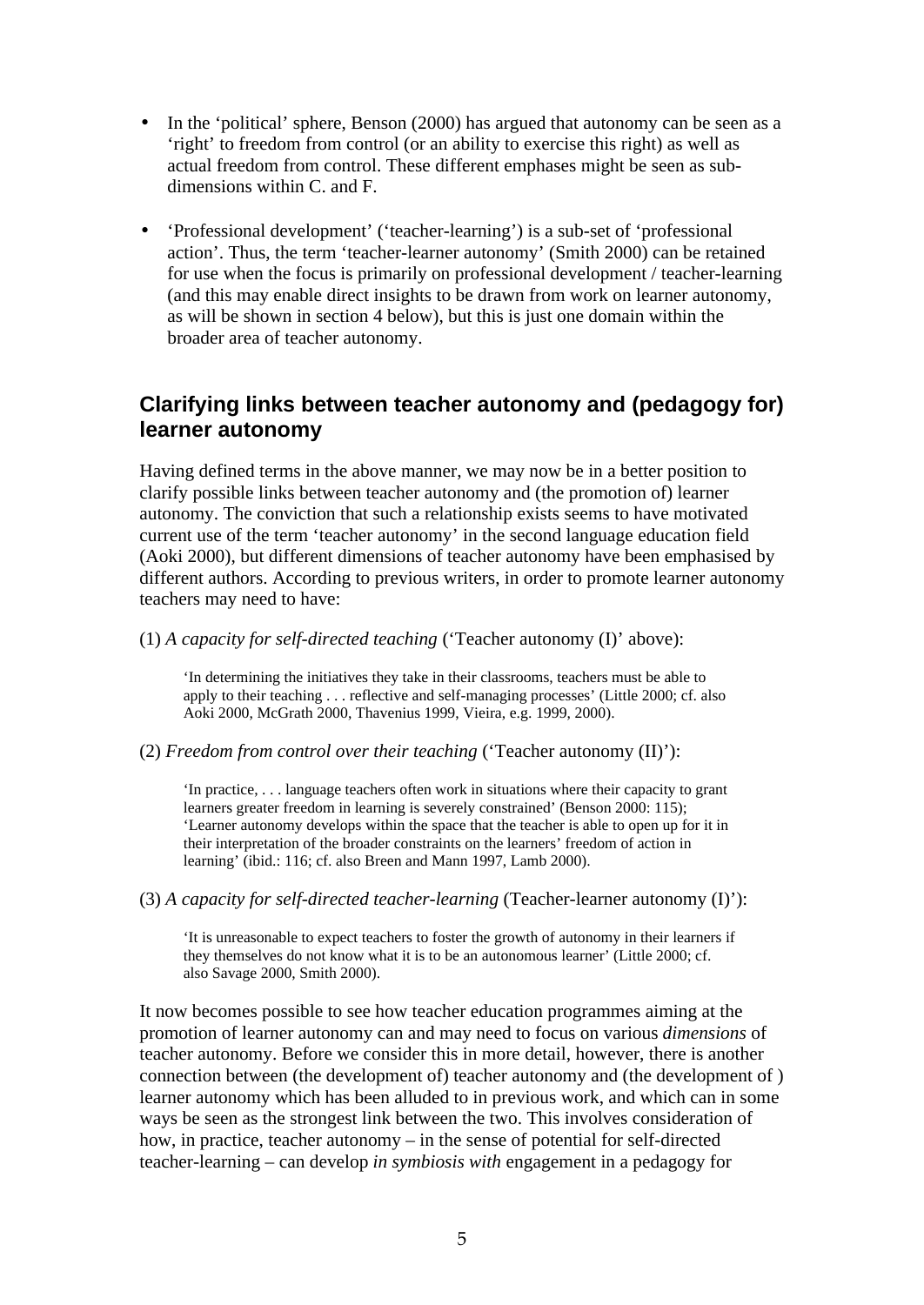autonomy. An awareness of this kind of developmental link is apparent in statements from practitioner perspectives such as the following:

Learner autonomy is also to be seen as the right of teachers to develop as human beings. Teachers have always said that they learn from their pupils. It is time to be more aware of that. It is personal development all the time in negotiation and in combination with learners. (Leni Dam, quoted in Page 1992: 66)

[Via engagement in a pedagogy for autonomy] Teaching becomes a sort of research and research becomes a way of teaching. Teachers, as learners, become involved in a process of autonomization, thus feeling more *empowered to take charge of their own course of action*. (Vieira 1997: 65; emphasis in original)

One explanation of the power of this link could be as follows:

In [the] process of attempting to understand and advise students, teachers are likely to be engaged in various investigative activities, asking questions which are themselves useful in raising students' awareness of learning. And in order to engage students in autonomous and effective reflection on their own learning, teachers need to constantly reflect on their own role in the classroom, monitoring the extent to which they constrain or scaffold students' thinking and behaviour . . .

There is a sense, then, in which teachers and students can *learn together* and together become more empowered in the course of pedagogy for autonomy combined with reflective teaching. (Smith 2001: 43-4)

#### **Preparing teachers to promote learner autonomy**

Several implications for preparing teachers to promote learner autonomy may be derived from the above discussion:

Firstly, convincing teachers of the value of learner autonomy in the abstract seems to be insufficient. Just as, if not more importantly, it is necessary to focus on the development of teachers' own autonomy, ideally in all of the dimensions we have identified (although previous writers tend to focus on only one or two dimensions). Actual *engagement in* and *reflection on* pedagogy for autonomy appear to be particularly powerful means for developing teacher(-learner) autonomy, in particular, perhaps, when (as in the work of Flávia Vieira and her colleagues in Portugal) this type of pedagogy is explicitly linked to an action research orientation and when there is an effective support network of teachers similarly engaged. How to prepare teachers for taking the first steps towards such an engagement is another matter, however, and there are likely to be various possible approaches. In many contexts it might be most appropriate for teacher educators to focus directly on developing a willingness and *capacity* for self-directed teaching and teacher-learning, linked to induction into a pedagogy for learner autonomy, while acknowledging and as far as possible preparing teachers to address the constraints which might operate in practice on their *actual* freedom in these areas (for further considerations along these lines, see section 4 below).

What teacher educators may need to adopt then is a 'pedagogy for teacher(-learner) autonomy' in order to prepare teachers appropriately for their own engagement in a pedagogy for autonomy with students. This gives rise to a number of questions regarding the teacher educator's own ability to engage in such an approach. Presuming that teacher educators have the requisite capacities for self-directed teaching and teacher-learning themselves, what of their freedom from control over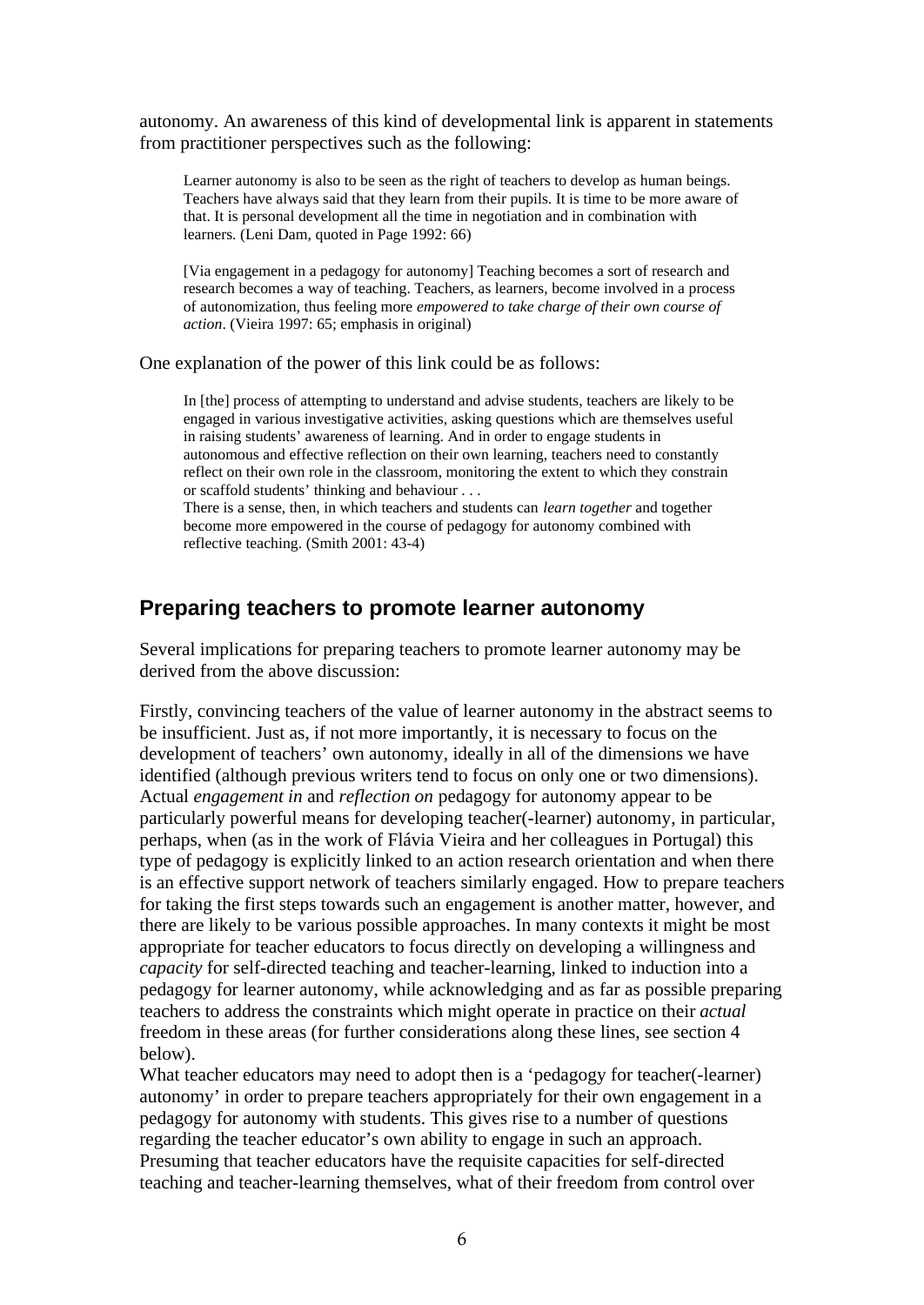these? This issue was raised in discussion of some papers at the Edinburgh conference, with UK-based teacher educators commenting on the way externally imposed quality assurance regimes may paradoxically hinder engagement in pedagogy for teacher(-learner) autonomy due to the way they impose needs for transparency, accountability and definition in advance of learning outcomes (the example from the U.S. context cited in section 1. above is relevant in this respect). Can we engage teacher trainees in self-assessment (as recommended by Dickinson, this volume), for example? Do we have an intrinsic motivation to continually learn from and develop our teacher education practices in the way we recommend to students or are we ourselves the victims of various obligations to 'jump through hoops' (fulfil a requisite number of peer observations, produce a teaching portfolio designed to satisfy external criteria for promotion, and so on)? Evidently, we need to be critical of ourselves and our own situations if we are to engage in credible pedagogies for teacher(-learner) autonomy (cf. Vieira and Marques, forthcoming). This links back to comments above on the way engagement in and reflection on pedagogy for learner autonomy can be a powerful means for the development of teachers' own autonomy. The same should equally be true for teacher educators engaged in a pedagogy for teacher(-learner) autonomy. Thus, Moreira et al. (1999: 18) have discovered that their 'own professional empowerment makes greater sense when it builds on the empowerment of student teachers, just as theirs gains meaning from a focus on pupils' empowerment'. However, in order to gain and impart these benefits we may need to acknowledge and as far as possible address constraints on our own 'teacher educator autonomy'.

## **Promoting teacher autonomy: broader considerations**

On the need for making a link between teacher and learner autonomy as goals, Flävia Vieira (quoted in Barfield et al. 2001) is quite clear: 'What's the use of having a concept of . . . teacher autonomy which can accommodate transmissive, authoritarian or even oppressive purposes?' (cf. also Aoki 2000). There seems to be much justice in this point of view, indeed an absolute degree of teacher autonomy (II) (freedom from control over professional action) is probably undesirable for precisely this reason, apart from being unlikely in all but the most 'ideal' circumstances. In other words, constraints on independent action are necessary to prevent abuse, and one legitimate constraint could involve the argument that self-directed 'professional' action needs to benefit students' learning (a more positive way of putting this, with less emphasis on constraints, might be that teacher autonomy necessarily involves *inter*dependence, or 'relatedness', not just individualism; indeed, this has been stressed in recent discussions of the concept of learner autonomy (e.g. Benson 1995, Aoki and Smith 1996, Littlewood 1999; see also the 'Bergen definition' of learner autonomy which includes the notion of readiness to act 'independently *and in co-operation with others, as a socially responsible person*' (cited in Dam 1995; emphasis added).

Qualifications of this nature may allow us to see how teacher autonomy *can* be seen as a legitimate goal of teacher education programmes, even when it is not tied explicitly to the promotion of pedagogy for learner autonomy. This may be convenient for two reasons: firstly, a focus within teacher education on promoting pedagogy for autonomy (such as that assumed in section 3 above) might be seen as overly restrictive in some (perhaps, many) contexts, given the large number of other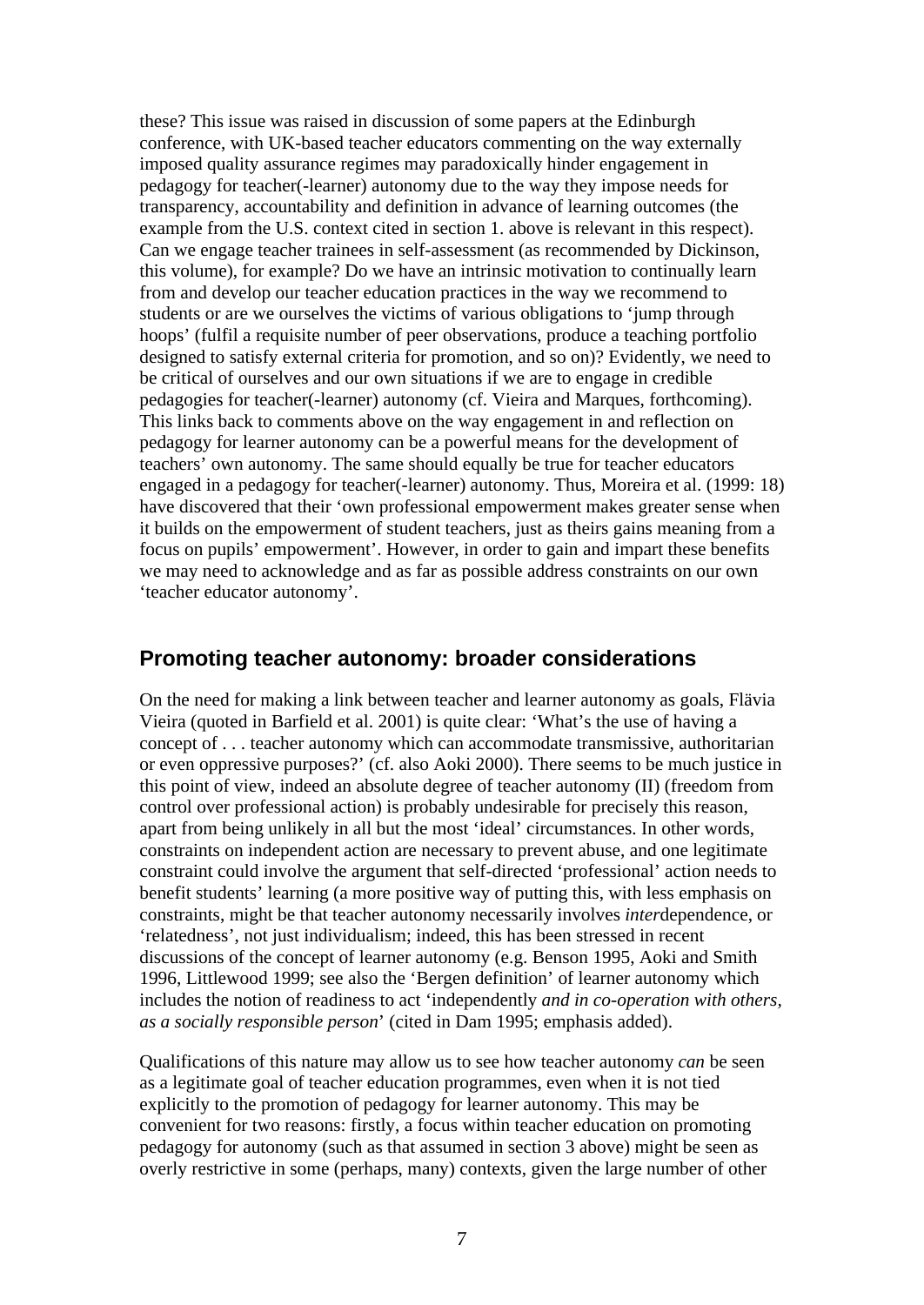requirements for developing subject knowledge and general pedagogic skills; secondly, the promotion of particular notions of and/or approaches towards learner autonomy can be seen as an inappropriate imposition in non-western settings (although counter-arguments have been made to this suggestion; cf. Aoki and Smith 1999, Smith 1997). Despite my own belief in the value of promoting learner autonomy generally, these two reasons for *not* focusing my attention exclusively on doing so have been salient in my own teacher education practice both previously in Japan and currently in the UK (where I teach on Diploma and MA courses for students from a wide variety of world-wide contexts, with attendant dangers of 'ethnocentrism' (cf. Liu 1998)).

The objections that have been made in the past with regard to inappropriate imposition of (certain approaches to) learner autonomy in non-western contexts might also be made in relation to the promotion of teacher autonomy in some settings, in particular, perhaps, if this is seen to involve a 'political' advocacy of freedom from control over professional action and/or development (teacher autonomy (II) and teacher-learner autonomy (II) above). However, the other dimensions identified above, namely capacity for self-directed professional action and/or development (i.e. teacher autonomy (I) and teacher-learner autonomy (I) above) *are*, it can be argued, appropriate and useful goals for teacher education in any context, whether or not they are explicitly linked to the promotion of a pedagogy for autonomy.

The promotion of these capacities is highly relevant, I would argue, because they are fully consistent with, indeed are a *sine qua non* of teachers' own development of appropriate methodology in and for their own classrooms, in other words they lie at the heart of what it means to teach 'appropriately', in any context. After all, if teachers do not know how to / are not willing to engage in self-directed teaching and teacher-learning for their own benefit and that of their students, they are, of necessity, the 'victims' of received ideas. As Widdowson (1990: 25) has put it: '[The] view of the dependent teacher has been challenged over recent years. It has been argued that . . . effective pedagogy is necessarily a reflective and research-oriented activity, that the role of practitioner does not preclude that of theorist, and that the professional status of teachers as mediators depends on the *justification of an appropriate expertise of their own*' (emphasis added).

In this connection, the particular value of what I have been calling 'teacher-learner autonomy (I)' may deserve a special emphasis. The importance of reflective teaching (reflection on and learning from the experience of teaching) has been recognised for some time now, and corresponds well with an overall focus within teacher education on developing a 'capacity for self-directed professional action' (our 'teacher autonomy (I)'). What has not been discussed so much is the importance of reflective teacher-learning, in other words reflection by teachers on when, where, how and from what sources they (should) learn, including but not confined to any learning they can achieve via teaching (see below). In order for teachers to gain better abilities and a greater willingness to learn for themselves in developing 'an appropriate expertise of their own', this kind of reflection seems to be essential.

In previous work (Smith 2000) I have already argued for the intrinsic relevance of teacher-learner autonomy (I) (relating this argument to needs for career-long development) and have attempted to show how insights from the literature on learner autonomy can inform a new focus within teacher education on the development of this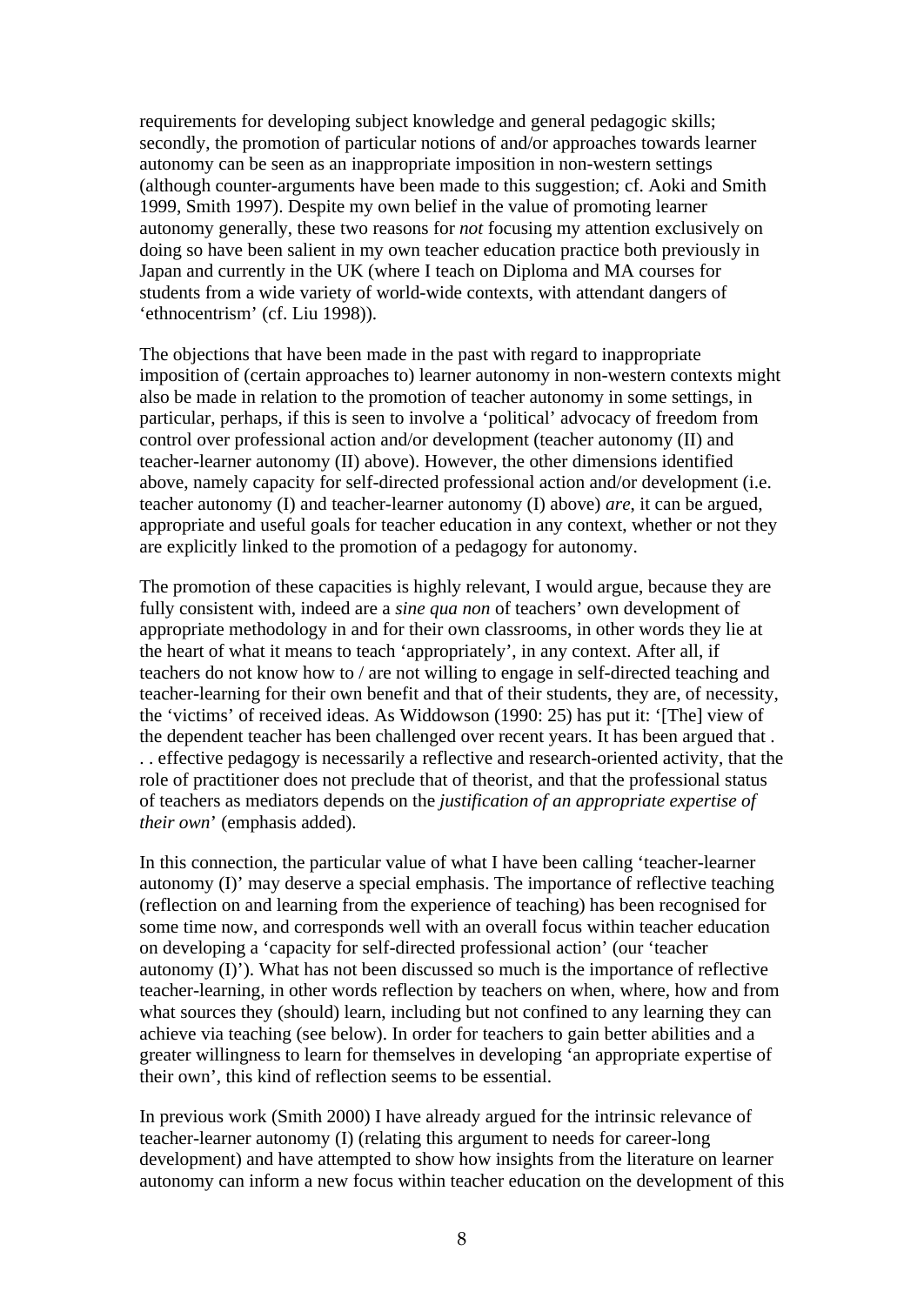capacity. I have also indicated how teacher-learner autonomy can be practically promoted in relation to teachers' life-long language learning (ibid.) and via appropriately designed in-service workshops and conferences (Barfield and Smith 1999). In my current teacher education work I have made it my practice to engage students in critical reflection on the goals, contents and processes of their learning with regard to appropriateness or lack of appropriateness in their own contexts. I am now attempting to enhance pre-service students' abilities to learn from their future teaching (via a 'simulated action research' strategy reported in Smith, Alagöz, Brown and Îçmez, forthcoming), with a view to preparing them to be career-long learners in this area. My explicit goal in this current work is teacher-learner autonomy (I), which I have been defining for practical purposes (in course descriptions, for example) as the 'ability to develop appropriate skills, knowledge and attitudes for oneself as a teacher, in cooperation with others'.

What I believe would *not* be appropriate in my current practice would be to directly advocate teacher autonomy (II) or teacher-learner autonomy (II). To do so would be to attempt to involve myself in local politics in teachers' own (future) teaching contexts world-wide – this would be unrealistic as well as presumptuous However, as I have suggested above, this is not to deny that teacher educators need to develop an awareness among teachers of possible constraints on their (future) freedom of professional action / development, and to enhance their capacities to deal with such constraints. I am currently seeking ways to do so, and believe that an appropriate strategy is to base improvements on feedback from former students while continuing to investigate and attempt to address the constraints on my own practice as a teacher educator engaged in pedagogy for teacher(-learner) autonomy (cf. Smith and Barfield 2001).

# **Conclusion**

In this paper I have attempted to clarify different dimensions of 'teacher autonomy', as this term might be used in emerging discussions in the field of second language education, influenced as these are likely to be by the current prominence of 'learner autonomy'. I have also attempted to illustrate the usefulness of this (kind of) clarification by reviewing statements by previous writers in relation to the role teacher autonomy may be expected to play as a necessary prerequisite to, accompaniment for or consequence of the promotion of pedagogy for learner autonomy.

Clarifying terms in this manner also enabled the argument to be made above that while certain dimensions of teacher autonomy may be appropriate as general goals of teacher education (whether or not this is tied to the promotion of pedagogy for autonomy), the promotion of other (more 'political') dimensions may not be, depending on circumstances. The idea that teacher education should aim at developing 'teacher autonomy (I)' is not at heart a new proposition (advocates of 'reflective teaching', 'teacher development', 'action research', 'teacher-research' and so on would appear to share this goal implicitly). What might be a relatively new idea for teacher educators (due to the relatively recent rise to prominence of the concept of learner autonomy) is the emphasis I have been placing on the development of 'teacher-learner autonomy (I)'. By focusing on the teacher as learner in this manner I do not mean to diminish the importance of the broader capacities involved in 'teacher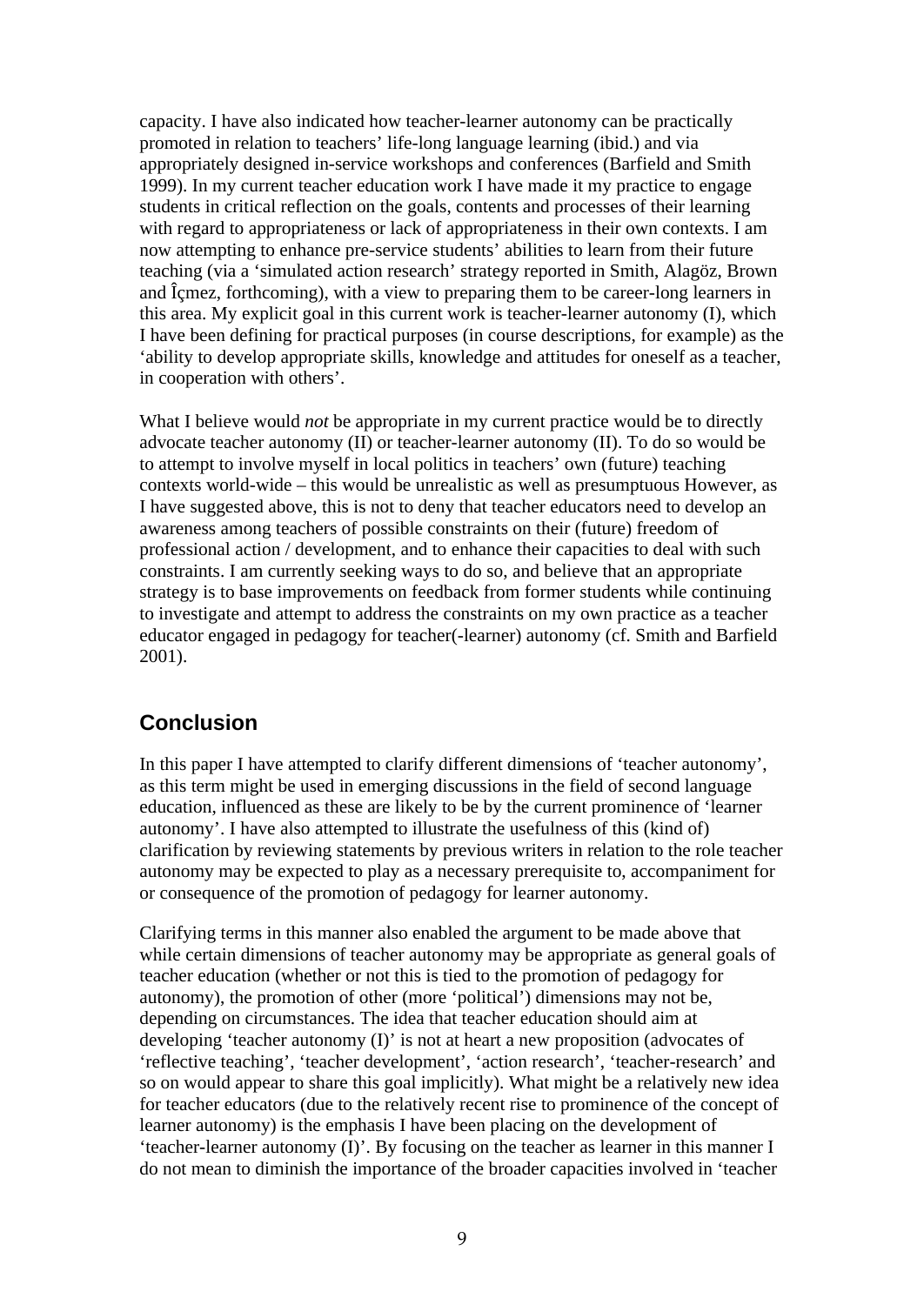autonomy (I)', nor of 'being free from constraints' ('teacher autonomy (II)'), that is, autonomy as understood in wider educational parlance. Rather, as I have indicated, considering teachers' autonomy as *learners* may allow us to focus on one aspect of their lives – namely their professional development – more explicitly, at the same time enabling us to adopt useful perspectives from recent discussions of language learner autonomy. In this connection, the importance of interdependence and issues of cross-cultural appropriateness have been alluded to in this paper, while more could be said about the relative merits of different approaches to the development of teacher( learner) autonomy on the basis of approaches adopted in the field of learner autonomy (see Benson 2001 for a useful overview).

I return now to the starting-point of this paper, the recent increase in use of the phrase 'teacher autonomy', following on from a previous rise to prominence of learner autonomy. The paradoxical danger of a possible *imposition* of 'fashionable' concepts of learner, and now teacher autonomy on teacher trainees has been one theme of this paper. If teachers' autonomy as learners is to be genuinely respected, the question should be asked by opinion-leaders *at the outset*: what kind of teacher autonomy are we advocating, and is its promotion appropriate as a goal in all contexts? Some dimensions may be, others not, hence the attempt which has been made to clarify terms in this paper.

Finally, the above discussion has shown that there may be a need to investigate constraints on our own (teacher educator) autonomy if we are to engage successfully in a pedagogy for teacher(-learner) autonomy. This implies that we need to consciously develop our own capacities for self-directed (learning of) 'teachereducating', and to investigate and attempt to address the political constraints on our own work.

## **References**

- Anderson, L.W. (1987) The decline of teacher autonomy: tears or cheers? *International Review of Education* 33. 357-73.
- Aoki, N. (2000) Aspects of teacher autonomy: Capacity, freedom and responsibility. Paper presented at 2000 Hong Kong University of Science and Technology Language Centre Conference.
- Aoki, N. and R.C. Smith (1999) Autonomy in cultural context: The case of Japan. In S. Cotterall and D. Crabbe (eds.) *Learner autonomy in language learning: Defining the field and effecting change*. Frankfurt am Main: Lang. 19-28.
- Barfield, A. and R.C. Smith (1999) Teacher-learner autonomy: The role of conference and workshop design. In *Proceedings of teachers develop teachers research (TDTR) 4* (CD-ROM). Whitstable, Kent: IATEFL.
- Barfield, A., T. Ashwell, M. Carroll, K. Collins, N. Cowie, M. Critchley, E. Head, M. Nix, A. Obermeier and M. C. Robertson (forthcoming). Exploring and defining teacher autonomy: A collaborative discussion. In *On developing autonomy, Proceedings of the 2001 CUE Conference, Shizuoka, Japan.* Tokyo: JALT.
- Benson, P. (1995) Self-access and collaborative learning. *Independence* 12. Reprinted in A.C. McClean (ed.) *SIG Selections 1997: Special Interests in ELT*. Whitstable, Kent: IATEFL. 55-59.
- Benson, P. (1997) The philosophy and politics of learner autonomy. In P. Benson and P. Voller (eds.) *Autonomy and independence in language learning*. London: Longman. 18-34
- Benson, P. (2000) Autonomy as a learners' and teachers' right**.** In B. Sinclair, I. McGrath and T. Lamb (eds.) *Learner autonomy, teacher autonomy: Future directions*. London: Longman. 111-117.
- Benson, P. (2001) *Teaching and researching autonomy in language learning*. London: Longman.
- Benson, P. and S. Toogood (eds.) (forthcoming*) Learner autonomy 7: Challenges to research and practice*. Dublin Authentik.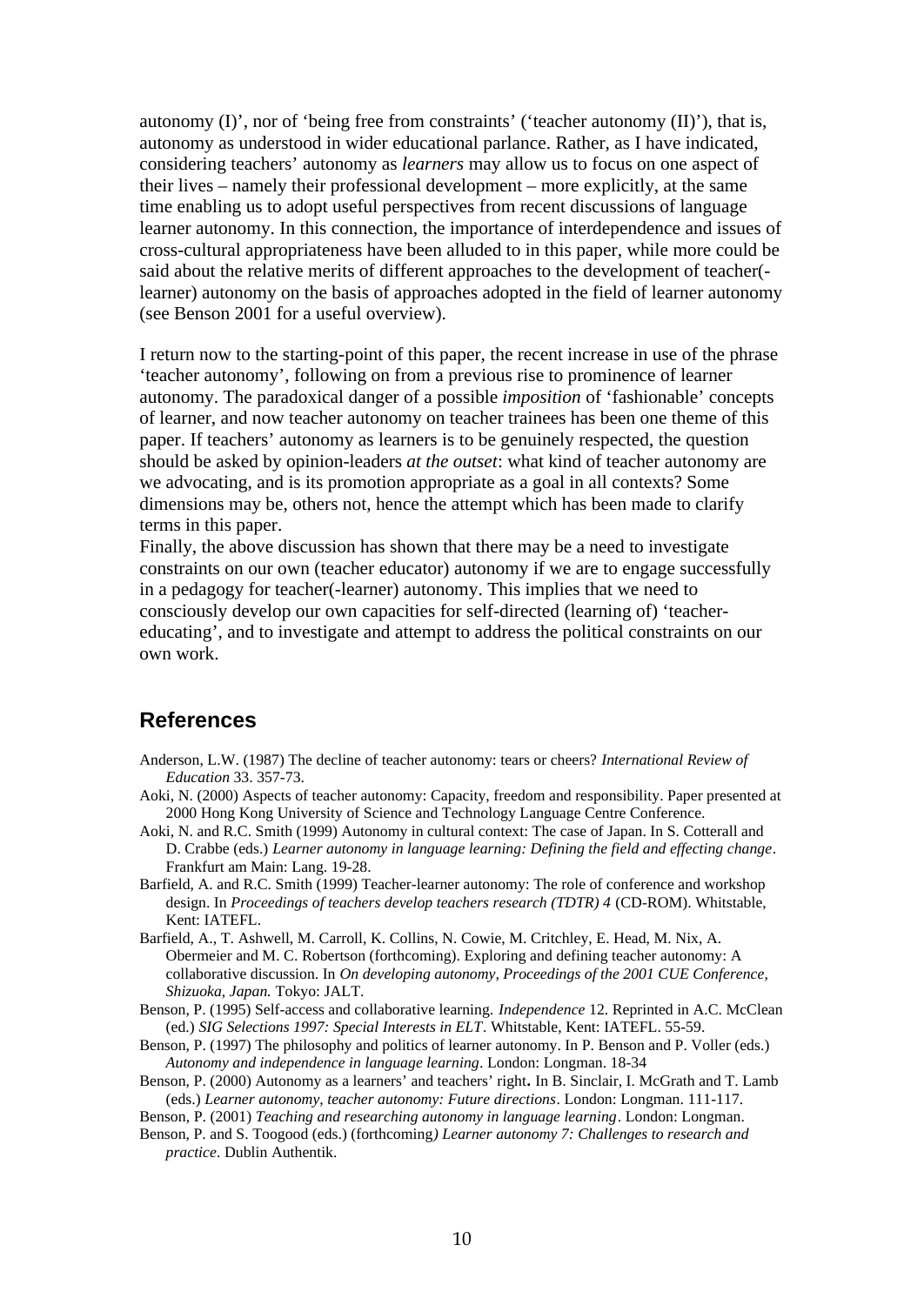- Breen, M. and S. Mann (1997) Shooting arrows at the sun: Perspectives on a pedagogy for autonomy. In P. Benson and P. Voller (eds.) *Autonomy and independence in language learning*. London: Longman. 132-149.
- Dam, L. (1995) *Learner autonomy 3: From theory to practice*. Dublin: Authentik.
- Dam, L. (ed.) (2002) *AILA Review* 15.(Special issue containing papers from Symposium of the Scientific Commission on Learner Autonomy, AILA 1999, Waseda University, Tokyo, August 1999).

Dickinson, L. (1992*) Learner autonomy 2: Learner training for language learning*. Dublin: Authentik.

- Lamb, T. (2000) Finding a voice: Learner autonomy and teacher education in an urban context. In B. Sinclair, I. McGrath and T. Lamb (eds.) *Learner autonomy, teacher autonomy: Future directions*. London: Longman. 118-127.
- Little, D. (1991) *Learner autonomy 1: Definitions, issues and problems*. Dublin: Authentik.
- Little, D (1995) Learning as dialogue: The dependence of learner autonomy on teacher autonomy. *System* 23/2. 175-182.
- Little, D. (2000) We're all in it together: Exploring the interdependence of teacher and learner autonomy. Paper presented at Autonomy 2000, University of Helsinki Language Centre, 7-9 September 2000. *In Newsletter of the IATEFL PL Autonomous Learning SIG* 4. Available online: <http://www.iatefl.org.pl/sig/al/al1.html>
- Littlewood, W. (1999) Defining and developing autonomy in East Asian contexts. *Applied Linguistics* 20/1. 71-94.
- Liu, D. (1998) Ethnocentrism in TESOL: Teacher education and the neglected needs of international TESOL students. *ELT Journal* 52/1. 3-10.
- McGrath, I. (2000) Teacher autonomy. In B. Sinclair, I. McGrath and T. Lamb (eds.) *Learner autonomy, teacher autonomy: Future directions*. London: Longman. 100-110
- Moreira, M.A., F. Vieira and I. Marques (1999) Pre-service teacher development through action research. *The Language Teacher* 23/12. 15-18, 36. Available online via: <http://www.jalt.org>
- Page, B. (ed.) (1992) *Letting go, taking hold: A guide to independent language learning by teachers for teachers*. London: CILT.
- Savage, W. (2000) A dimension of teacher (and learner) autonomy. Paper presented at 2000 Hong Kong University of Science and Technology Language Centre Conference.
- Sinclair, B. (2000) Learner autonomy: The next phase? In B. Sinclair, I. McGrath and T. Lamb (eds.) *Learner autonomy, teacher autonomy: Future directions*. London: Longman. 4-14
- Sinclair, B., I. McGrath and T. Lamb (eds.) (2000) *Learner autonomy, teacher autonomy: Future directions*. London: Longman.
- Smith, R.C. (1997) From Asian views of autonomy to revised views of Asia: Beyond Autonomy 2000. *Learning Learning* 4/1. 16-19 (also in *LALL* (newsletter of the AILA Scientific Commission on Learner Autonomy in Language Learning) 3, 6-9. Available online: <http://www.vuw.ac.nz/lals/LALLnews/news1997.html>
- Smith, R.C. (2000) Starting with ourselves: Teacher-learner autonomy in language learning. In B. Sinclair, I. McGrath and T. Lamb (eds.) *Learner autonomy, teacher autonomy: Future directions*. London: Longman. 89-99.
- Smith, R.C. (2001) Learner and teacher development: Connections and constraints. *The Language Teacher* 25/6. 43-4.
- Smith, R.C., with A. Barfield (2001) Interconnections: Learner autonomy, teacher autonomy (in 2 parts). *Learning Learning* 7 & 8/1. 5-6. Available online: [http://www.miyazaki](http://www.miyazaki-)mu.ac.jp/~hnicoll/learnerdev/
- Smith, R.C., S. Alagöz, P. Brown and S. Îçmez (forthcoming) *Faute de mieux*? Simulated action research, from participant perspectives. In *Proceedings of Teachers Develop Teachers Research (TDTR) 5* (CD-ROM). Whitstable, Kent: IATEFL.
- Thavenius, C. (1999) Teacher autonomy for learner autonomy. In S. Cotterall and D. Crabbe (eds.) *Learner autonomy in language learning: Defining the field and effecting change*. Frankfurt am Main. 163-166.
- Tort-Moloney, D. (1997) *Teacher autonomy: A Vygotskian theoretical framework*. CLCS Occasional Paper No. 48. Dublin: Trinity College, CLCS.
- Vieira, F (1997) Teacher development for learner autonomy: Ideas from an in-service teacher training project. *English Language Teaching News* (The British Council and Teachers of English in Austria) 33. 61-7.
- Vieira, F (1999) Pedagogy for autonomy: Teacher development and pedagogical experimentation an in-service teacher training project. In S. Cotterall and D. Crabbe (eds.) *Learner Autonomy in Language Learning: Defining the field and effecting change*. Frankfurt am Main: Lang. 153-162.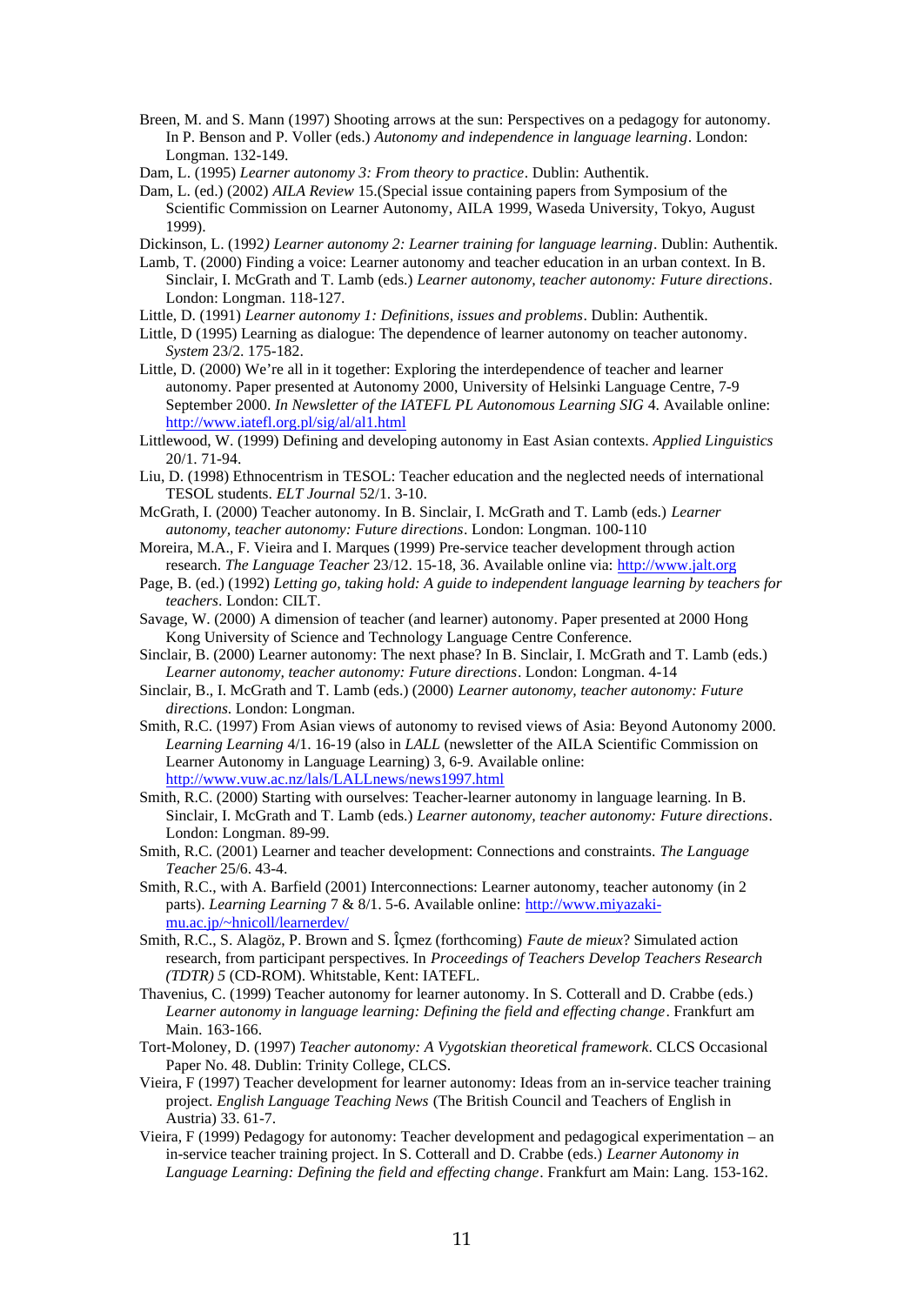- Vieira, F. (2000) Teacher development towards a pedagogy for autonomy in the foreign language classroom. In R. Ribé (ed.) *Developing learner autonomy in foreign language learning*. Barcelona: Universitat de Barcelona. 221-236.
- Vieira, F. and I. Marques (forthcoming) Supervising reflective teacher development practices. *English Language Teacher Education and Development* (CELS, University of Birmingham and CELTE, University of Warwick, UK) 6.
- Voller, P. (1997) Does the teacher have a role in autonomous language learning? In P. Benson and P. Voller (eds.) *Autonomy and independence in language learning*. London: Longman. 98-113.
- Widdowson, H.G. (1993) Innovation in teacher development. *Annual Review of Applied Linguistics* 13. 260-75.

**Richard C. Smith** is a lecturer in the Centre for English Language Teacher Education (CELTE), University of Warwick. Previously, he spent a total of thirteen years in Japan.